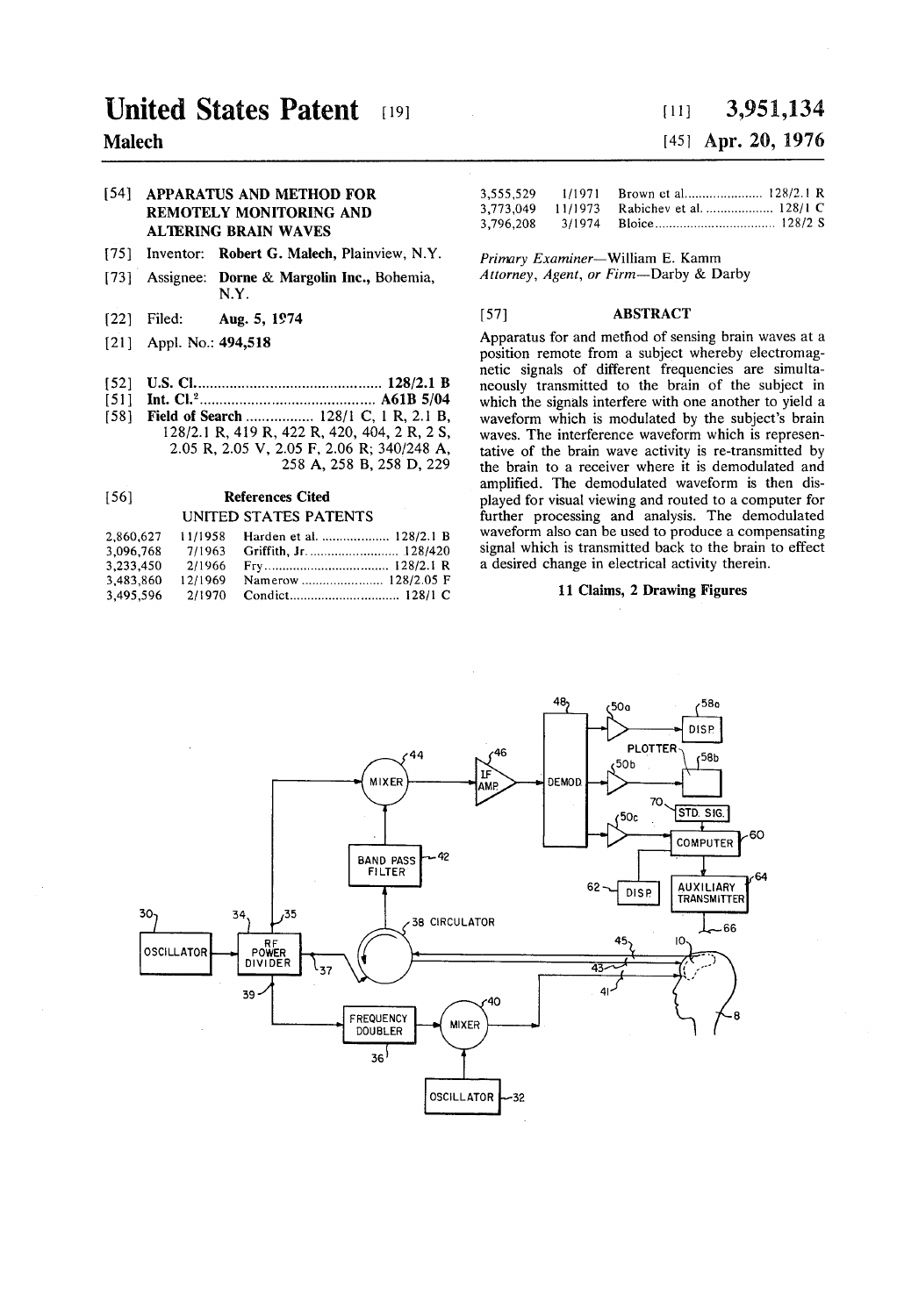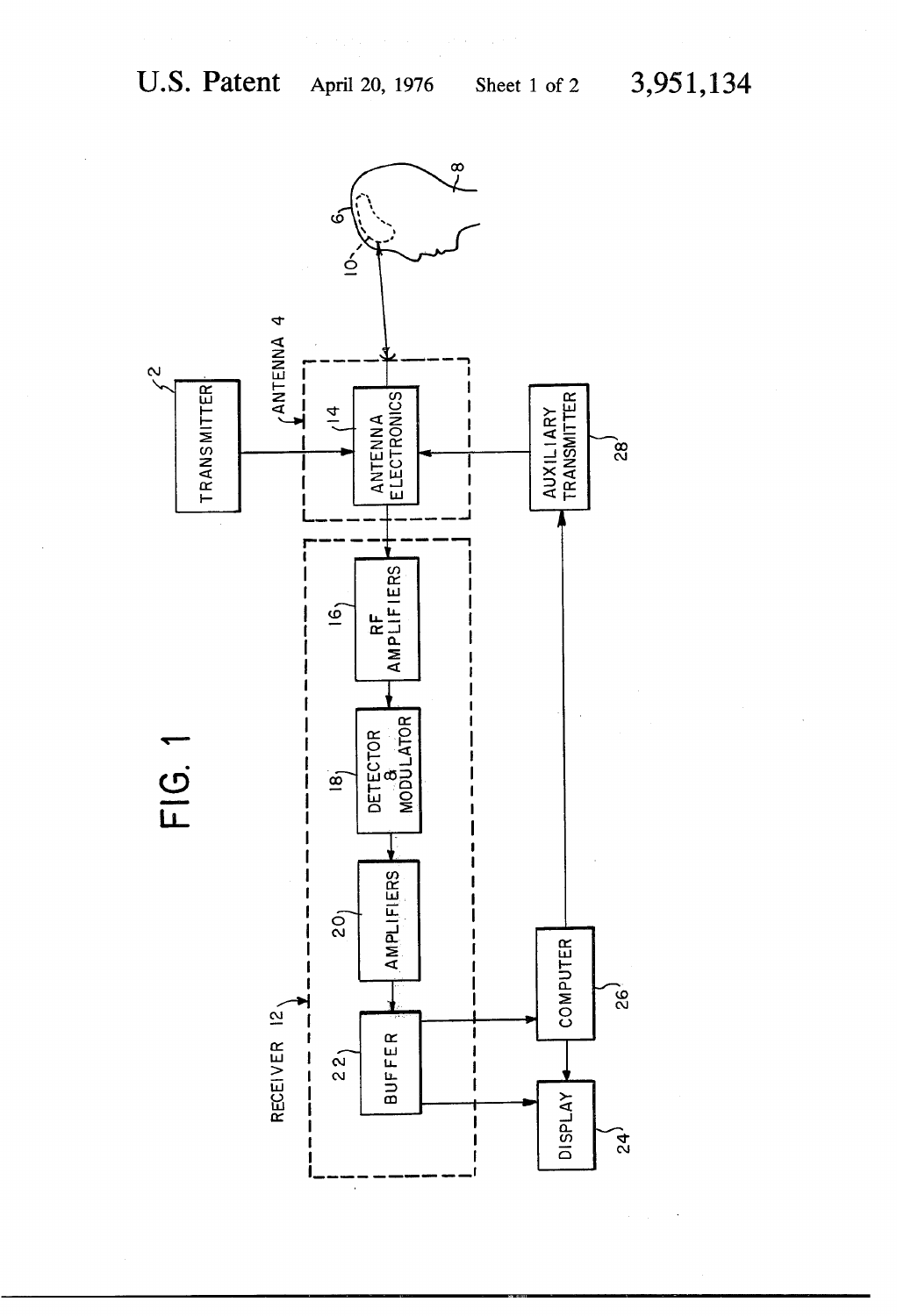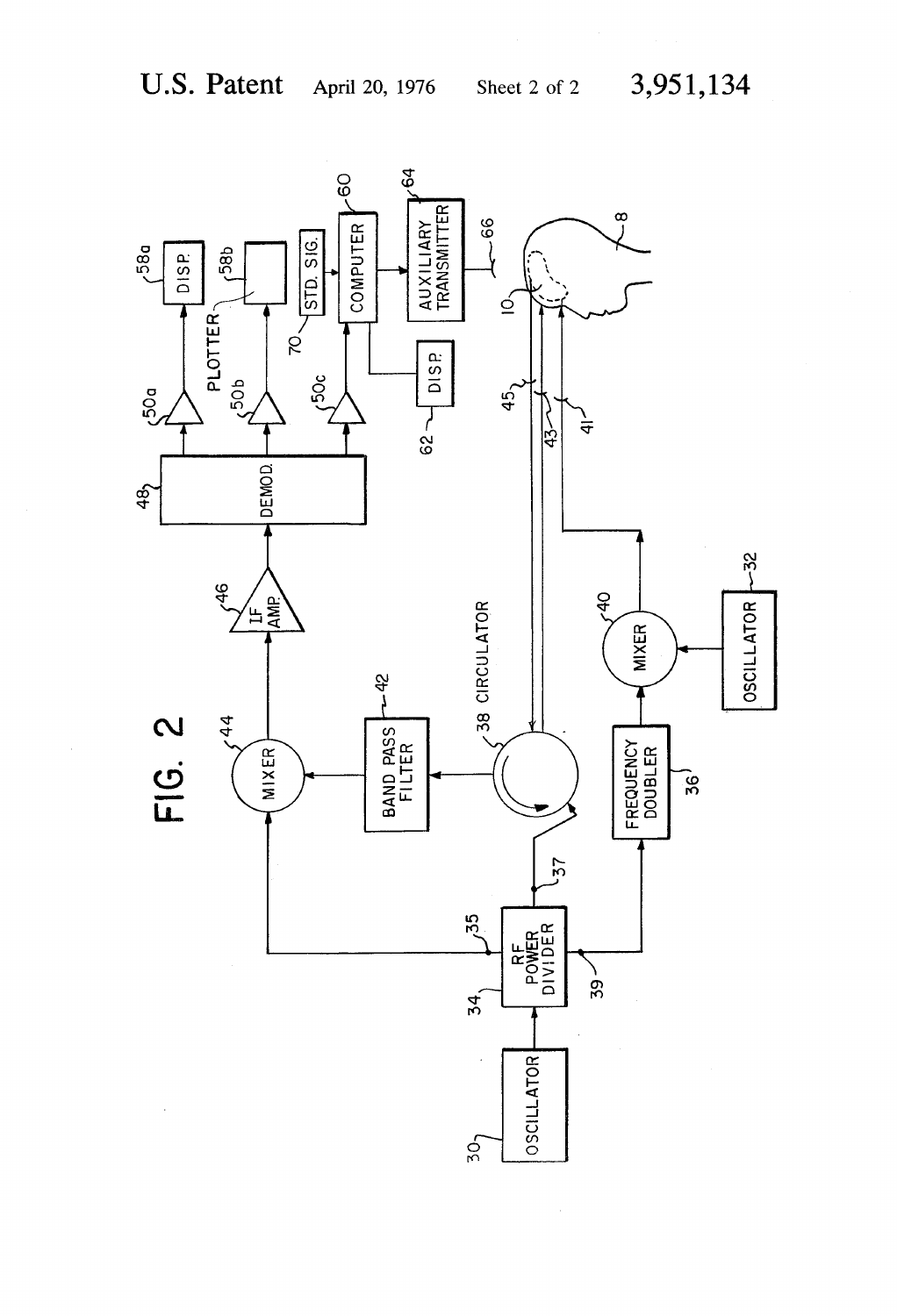5

#### APPARATUS AND METHOD FOR REMOTELY MONITORING AND ALTERING BRAIN WAVES

#### BACKGROUND OF THE INVENTION

Medical science has found brain waves to be a useful trical activity in the brain have been instrumental in detecting physical and psychic disorder, measuring stress, determining sleep patterns, and monitoring body metabolism.

The present art for measurement of brain waves em ploys electroencephalographs including probes with<br>sensors which are attached to the skull of the subject sensors which are attached to the skull of the subject under study at points proximate to the regions of the 15 brain being monitored. Electrical contact between the sensors and apparatus employed to process the de tected brain waves is maintained by a plurality of wires extending from the sensors to the apparatus. The ne cessity for physically attaching the measuring appara tus to the subject imposes several limitations on the measurement process. The subject may experience discomfort, particulary if the measurements are to be made over extended periods of time. His bodily move ments are restricted and he is generally confined to the immediate vicinity of the measuring apparatus. Fur thermore, measurements cannot be made while the subject is conscious without his awareness. The com prehensiveness of the measurements is also limited  $30<sup>2</sup>$ since the finite number of probes employed to monitor local regions of brain wave activity do not permit ob servation of the total brain wave profile in a single test.

#### SUMMARY OF THE INVENTION

The present invention relates to apparatus and a method for monitoring brain waves wherein all compo nents of the apparatus employed are remote from the test subject. More specifically, high frequency trans mitters are operated to radiate electromagnetic energy  $40<sub>1</sub>$ of different frequencies through antennas which are capable of scanning the entire brain of the test subject or any desired region thereof. The signals of different frequencies penetrate the skull of the subject and im pinge upon the brain where they mix to yield an inter- 45 ference wave modulated by radiations from the brain's natural electrical activity. The modulated interference wave is re-transmitted by the brain and received by an antenna at a remote station where it is demodulated, antenna at a remote station where it is demodulated, with the sign and processed to provide a profile of the suject's brain 50 nal source. waves. In addition to passively monitoring his brain waves, the subject's neurological processes may be affected by transmitting to his brain, through a trans mitter, compensating signals. The latter signals can be

#### OBJECTS OF THE INVENTION

It is therefore an object of the invention to remotely monitor electrical activity in the entire brain or se-

lected local regions thereof with a single measurement. 60 Another object is the monitoring of a subject's brain wave activity through transmission and reception of

electromagnetic waves.<br>Still another object is to monitor brain wave activity from a position remote from the subject.

A further object is to provide a method and appara tus for affecting brain wave activity by transmittin electromagnetic signals thereto.

 $\sim \alpha \gtrsim_{10}$ 

# 2

### DESCRIPTION OF THE DRAWINGS

Other and further objects of the invention will appear from the following description and the accompanying drawings, which form part of the instant specification and which are to be read in conjunction therewith, and in which like reference numerals are used to indicate like parts in the various views;

O FIG. 1 is a block diagram showing the interconnec tion of the components of the apparatus of the inven tion;

FIG. 2 is a block diagram showing signal flow in one embodiment of the apparatus.

#### DESCRIPTION OF THE PREFERRED EMBODIMENT

20 means 14 to an antenna 4. The signals are directed by Referring to the drawings, specifically FIG. 1, a high frequency transmitter 2 produces and supplies two electromagnetic wave signals through suitable coupling the antenna 4 to the skull 6 of the subject 8 being examined. The two signals from the antenna 4, which travel independently, penetrate the skull 6 and impinge upon

25 35 levels, the resultant interference waveform, absent the tissue of the brain 10.<br>Within the tissue of the brain 10, the signals combine, much in the manner of a conventional mixing process technique, with each section of the brain having a different modulating action. The resulting waveform of the two signals has its greatest amplitude when the two signals are in phase and thus reinforcing one another. When the signals are exactly 180° out of phase the combination produces a resultant waveform of mini-<br>mum amplitude. If the amplitudes of the two signals transmitted to the subject are maintained at identical influences of external radiation, may be expected to assume zero intensity when maximum interference occurs, the number of such points being equal to the difference in frequencies of the incident signals. However, interference by radiation from electrical activity

within the brain 10 causes the waveform resulting from interference of the two transmitted signals to vary from the expected result, i.e., the interference waveform is modulated by the brain waves. It is believed that this is due to the fact that brain waves produce electric charges each of which has a component of electromagnetic radiation associated with it. The electromagnetic radiation produced by the brain waves in turn reacts with the signals transmitted to the brain from the exter

Intert, compensating signals. The factor signals can be fit to be picked up by the antenna 4. This can be con-<br>derived from the received and processed brain waves. 55 trolled, within limits, by adjusting the absolute and The modulated interference waveform is re-transmit ted from the brain 10, back through the skull 6. A quantity of energy is re-transmitted sufficient to enable<br>it to be picked up by the antenna 4. This can be controlled, within limits, by adjusting the absolute and relative intensities of the signals, originally transmitted to the brain. Of course, the level of the transmitted energy should be kept below that which may be harm ful to the subject.

> 65 resenting the intra-brain electrical activity, is amplified The antenna passes the received signal to a receiver 12 through the antenna electronics 14. Within the receiver the wave is amplified by conventional RF amplifiers 16 and demodulated by conventional detector and<br>modulator electronics 18. The demodulated wave, repby amplifiers 20 and the resulting information in electronic form is stored in buffer circuitry 22. From the buffers 22 the information is fed to a suitable visual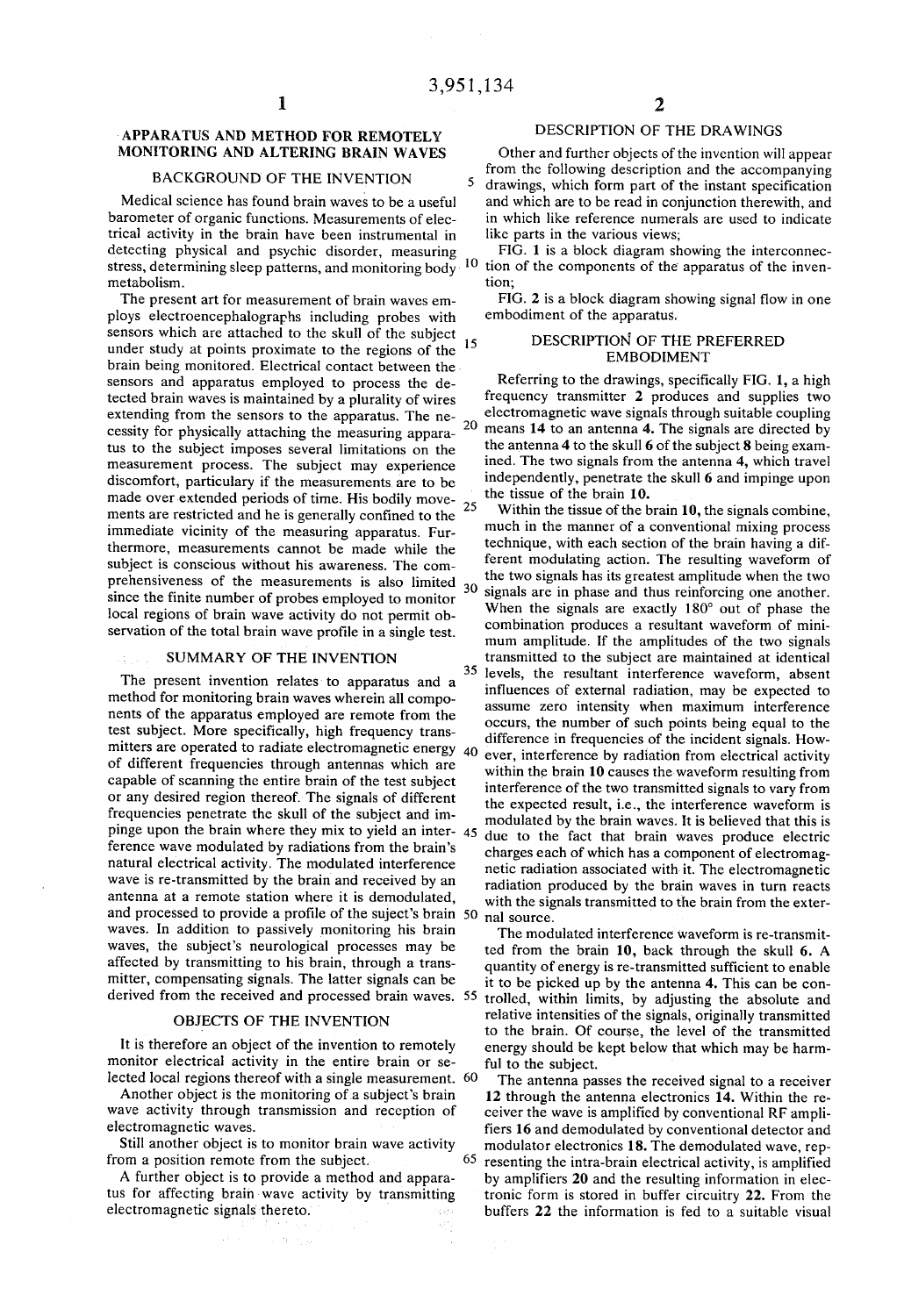$3,951,134$ <br>display 24, for example one employing a cathode ray mech tube, light emitting diodes, liquid crystals, or a mechanical plotter. The information may also be channeled to a computer 26 for further processing and analysis with the output of the computer displayed by heretofore 5 mentioned suitable means.<br>In addition to channeling its information to display

devices  $24$ , the computer  $26$  can also produce signals to control an auxiliary transmitter 28. Transmitter 28 is used to produce a compensating signal which is trans-  $10<sup>-10</sup>$ mitted to the brain 10 of the subject 8 by the antenna 4. In a preferred embodiment of the invention, the compensating signal is derived as a function of the received brain wave signals, although it can be proreceived brain wave signals, although it can be pro-<br>duced separately. The compensating signals affect elec- <sup>15</sup> trical activity within the brain 10.

Various configurations of suitable apparatus and electronic circuitry may be utilized to form the system generally shown in FIG. 1 and one of the many possible configurations is illustrated in FIG. 2. In the example shown therein, two signals, one of  $100$  MHz and the other of 210 MHz are transmitted simultaneously and combine in the brain 10 to form a resultant wave of frequency equal to the difference in frequencies of the incident signals, i.e., 110 MHz. The sum of the two 25 incident frequencies is also available, but is discarded in subsequent filtering. The 100 MHz signal is obtained at the output 37 of an RF power divider 34 into which a 100 MHz signal generated by an oscillator 30 is in jected. The oscillator  $30$  is of a conventional type em- $30$ ploying either crystals for fixed frequency circuits or a tunable circuit set to oscillate at 100 MHz. It can be a pulse generator, square wave generator or sinusoidal wave generator. The RF power divider can be any wave generator. The RF power divider can be any conventional VHF, UHF or SHF frequency range de- 35 vice constructed to provide, at each of three outputs, a signal identical in frequency to that applied to its input. configurations is illustrated in FIG. 2. In the example 20

The 210 MHz signal is derived from the same 100 MHz oscillator 30 and RF power divider 34 as the 100 MHz signal, operating in concert with a frequency 40 doubler  $36$  and 10 MHz oscillator  $32$ . The frequency doubler can be any conventional device which provides at its output a signal with frequency equal to twice the frequency of a signal applied at its input. The 10 MHz oscillator can also be of conventional type similar to 45 the 100 MHz oscillator herebefore described. A 100 MHz signal from the output 39 of the RF power divider 34 is fed through the frequency doubler 36 and the resulting 200 MHz signal is applied to a mixer 40. The mixer 40 can be any conventional VHF, UHF or SHF 50 frequency range device capable of accepting two input signals of differing frequencies and providing two out put signals with frequencies equal to the sum and dif ference in frequencies respectively of the input signals. A 10 MHz signal from the oscillator  $32$  is also applied  $55$ to the mixer 40. The 200 MHz signal from the doubler 36 and the 10 MHz signal from the oscillator 32 combine in the mixer 40 to form a signal with a frequency of 210 MHz equal to the sum of the frequencies of the 200 MHz and 10 MHz signals.

The 210 MHz signal is one of the signals transmitted. to the brain 10 of the subject being monitored. In the arrangement shown in FIG. 2, an antenna 41 is used to transmit the 210 MHz signal and another antenna 43 is used to transmit the 100 MHz signal. Of course, a single 65 antenna capable of operating at 100 MHz and 210 The scan angle, direction and rate may be controlled

mechanically, e.g., by a reversing motor, or electroni cally, e.g., by energizing elements in the antenna in proper synchronization. Thus, the antenna(s) can be of either fixed or rotary conventional types.

A second 100 MHz signal derived from output termi nal 37 of the three-way power divider 34 is applied to a circulator 38 and emerges therefrom with a desired phase shift. The circulator 38 can be of any conven tional type wherein a signal applied to an input port shift. The 100 MHz signal is then transmitted to the brain 10 of the subject being monitored via the antenna 43 as the second component of the dual signal transmission. The antenna 43 can be of conventional type similar to antenna 41 herebefore described. As previously noted, these two antennas may be combined in a single unit.

The transmitted 100 and 210 MHz signal compo nents mix within the tissue in the brain 10 and interfere with one another yielding a signal of a frequency of 110 MHz, the difference in frequencies of the two incident components, modulated by electromagnetic emissions from the brain, i.e., the brain wave activity being moni tored. This modulated 110 MHz signal is radiated into space.

The 110 MHz signal, modulated by brain wave activ ity, is picked up by an antenna 45 and channeled back through the circulator 38 where it undergoes an appro priate phase shift. The circulator 38 isolates the trans mitted signals from the received signal. Any suitable diplexer or duplexer can be used. The antenna 45 can be of conventional type similar to antennas 41 and 43. It can be combined with them in a single unit or it can be separate. The received modulated 110 MHz signal is then applied to a band pass filter 42, to eliminate unde sirable harmonics and extraneous noise, and the fil tered 110 MHz signal is inserted into a mixer 44 into which has also been introduced a component of the 100 MHz signal from the source 30 distributed by the RF power divider 34. The filter 42 can be any conven tional band pass filter. The mixer 44 may also be of conventional type similar to the mixer 40 herebefore described.

60 wave characteristic to be monitored. If desired, several The 100 MHz and 110 MHz signals combine in the mixer 44 to yield a signal of frequency equal to the difference in frequencies of the two component signals, i.e., 10 MHz still modulated by the monitored brain wave activity. The 10 MHz signal is amplified in an IF amplifier 46 and channeled to a demodulator 48. The IF amplifier and demodulator 48 can both be of con ventional types. The type of demodulator selected will depend on the characteristics of the signals transmitted to and received from the brain, and the information desired to be obtained. The brain may modulate the amplitude, frequency and/or phase of the interference waveform. Certain of these parameters will be more sensitive to corresponding brain wave characteristics than others. Selection of amplitude, frequency or phase demodulation means is governed by the choice of brain different types of demodulators can be provided and used alternately or at the same time.

The demodulated signal which is representative of the monitored brain wave activity is passed through audio amplifiers 50  $a$ ,  $b$ ,  $c$  which may be of conventional type where it is amplified and routed to displays 58 a, b, c and a computer 60. The displays 58 a, b, c present the raw brain wave signals from the amplifiers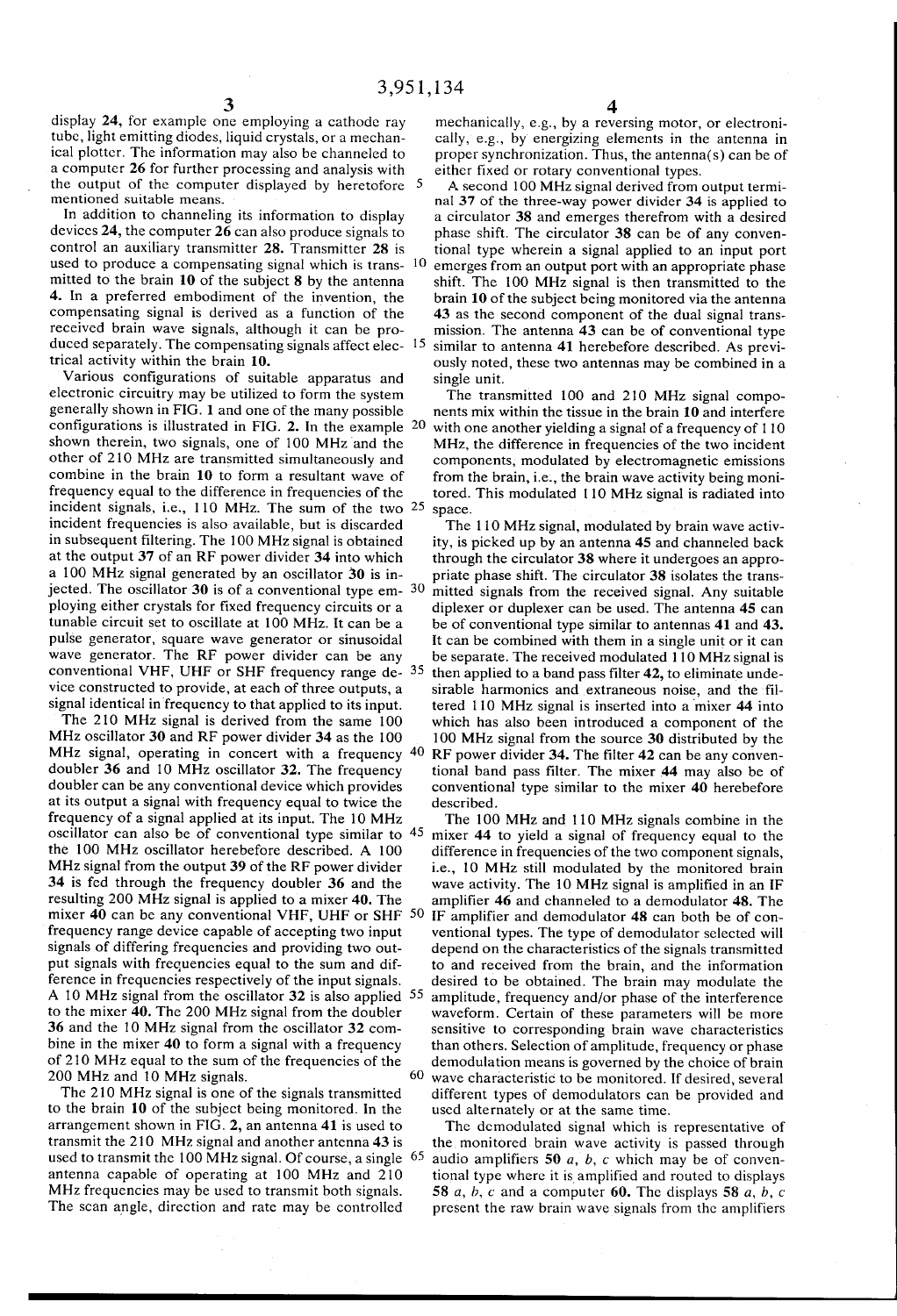$\frac{5}{50}$  a, b, c. The computer 60 processes the amplified Me brain wave signals to derive information suitable for<br>viewing, e.g., by suppressing, compressing, or expand-<br>ing elements thereof, or combining them with other<br>information-bearing signals and presents that information on a display 62. The displays can be conventional ones such as the types herebefore mentioned employing electronic visual displays or mechanical plotters **58b**. The computer can also be of conventional type, either analog or digital, or a hybrid.

A profile of the entire brain wave emission pattern may be monitored or select areas of the brain may be observed in a single measurement simply by altering the scan angle and direction of the antennas. There is no physical contact between the subject and the moni-  $15$ toring apparatus. The computer 60 also can determine a compensating waveform for transmission to the brain 10 to alter the natural brain waves in a desired fashion. The closed loop compensating system permits instanta neous and continuous modification of the brain wave 20 response pattern.

In performing the brain wave pattern modification function, the computer  $60$  can be furnished with an external standard signal from a source  $70$  representaexternal standard signal from a source 70 representative of brain wave activity associated with a desired 25 nuerological response. The region of the brain respon sible for the response is monitored and the received signal, indicative of the brain wave activity therein, is compared with the standard signal. The computer 60 is programmed to determine a compensating signal, re- 30 sponsive to the difference between the standard signal and received signal. The compensating signal, when transmitted to the monitored region of the brain, mod ulates the natural brain wave activity therein toward a the neurological response of the subject. reproduction of the standard signal, thereby changing 35

The computer 60 controls an auxiliary transmitter 64 which transmits the compensating signal to the brain 10 of the subject via an antenna 66. The transmitter 64 is of the high frequency type commonly used in radar 40 applications. The antenna 66 can be similar to antennas 4, 43 and 45 and can be combined with them. Through these means, brain wave activity may be al tered and deviations from a desired norm may be com pensated. Brain waves may be monitored and control 45 signals transmitted to the brain from a remote station.

It is to be noted that the configuration described is one of many possibilities which may be formulated without departing from the spirit of my invention. The transmitters can be monostratic or bistatic. They also 50 can be single, dual, or multiple frequency devices. The transmitted signal can be continuous wave, pulse, FM, or any combination of these as well as other transmis sion forms. Typical operating frequencies for the trans mitters range from 1 MHz to 40 GHz but may be al- $55$ tered to suit the particular function being monitored and the characteristics of the specific subject.

The individual components of the system for monitoring and controlling brain wave activity may be of conventional type commonly employed in radar sys- <sup>ou</sup> brain. tens.

Various subassemblies of the brain wave monitoring and control apparatus may be added, substituted or combined. Thus, separate antennas or a single multi tion. Additional displays and computers may be added to present and analyze select components of the moni tored brain waves. mode antenna may be used for transmission and recep- 65

Modulation of the interference signal retransmitted by the brain may be of amplitude, frequency and/or phase. Appropriate demodulators may be used to decipher the subject's brain activity and select components of his brain waves may be analyzed by computer to determine his mental state and monitor his thought processes. .

O numerous uses. Persons in critical positions such as As will be appreciated by those familiar with the art, apparatus and method of the subject invention has drivers and pilots can be continuously monitored with provision for activation of an emergency device in the event of human failure. Seizures, sleepiness and dream

ing can be detected. Bodily functions such as pulse rate, heartbeat reqularity and others also can be moni tored and occurrences of hallucinations can be de tected. The system also permits medical diagnoses of patients, inaccessible to physicians, from remote sta tions.

What is claimed is:

1. Brain wave monitoring apparatus comprising

- means for producing a base frequency signal,
- means for producing a first signal having a frequency<br>related to that of the base frequency and at a predetermined phase related thereto,
- means for transmitting both said base frequency and said first signals to the brain of the subject being monitored,<br>means for receiving a second signal transmitted by
- the brain of the subject being monitored in response to both said base frequency and said first signals,
- mixing means for producing from said base fre quency signal and said received second signal a response signal having a frequency related to that of the base frequency, and<br>means for interpreting said response signal.

2. Apparatus as in claim 1 where said receiving means comprises

means for isolating the transmitted signals from the received second signals.

3. Apparatus as in claim 2 further comprising a band pass filter with an input connected to said isolating means and an output connected to said mixing means.

4. Apparatus as in claim 1 further comprising means for amplifying said response signal.

5. Apparatus as in claim 4 further comprising means for demodulating said amplified response signal.

6. Apparatus as in claim 5 further comprising inter preting means connected to the output of said demodu lator means.

- 7. Apparatus according to claim 1 further comprising means for producing an electromagnetic wave con trol signal dependent on said response signal, and
- means for transmitting said control signal to the brain of said subject.

8. Apparatus as in claim 7 wherein said transmitting means comprises means for directing the electromagnetic wave control signal to a predetermined part of the

9. A process for monitoring brain wave activity of a subject comprising the steps of

- transmitting at least two electromagnetic energy sig nals of different frequencies to the brain of the subject being monitored,
- receiving an electromagnetic energy signal resulting from the mixing of said two signals in the brain modulated by the brain wave activity and retrans